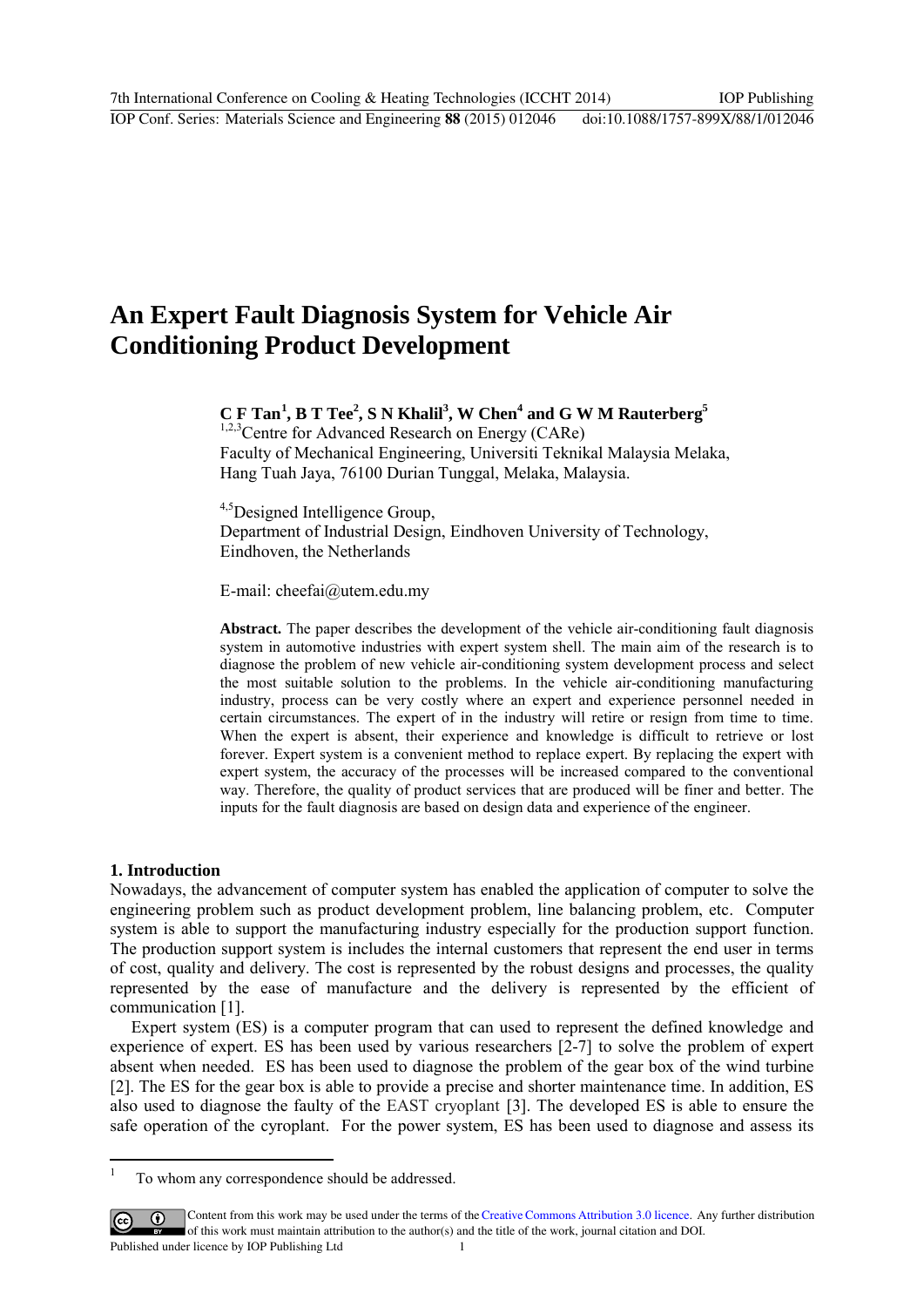operation for error reduction [4]. Yang et al. [5] developed an expert system, namely VIBEX, to diagnose the condition of rotating machinery based on vibration approach. The developed ES is able to assist plant operator in rotating machinery diagnosis. In the similar development by Qian et al. [6], an expert system for lubricating oil condition diagnostic, namely LUBRES, has been developed. LUBRES is able to diagnose the refining process of lubricating oil. ES also can be used to select the casting processes [7].

The main objective of the development of an expert fault diagnosis system is to achieve an integrated diagnostic procedure for air-conditioning development. The research was done in a subsidiary of the largest automotive parts manufacturing group in Malaysia. The developed system is to diagnose problems in the product development process in the vehicle air-conditioning manufacturing company. The developed ES will trace the error and defect in the various phases in the development processes. The developed ES is able to shorten the product development time and increase the efficiency in the decision making process.

# **2. Vehicle Air Conditioners**

Vehicles air-conditioning systems is the standard component for vehicles. There are 3 main components in the vehicle air-conditioning system, which is compressor, condenser and evaporator.

#### *2.1 Compressor*

The compressor is the heart of the vehicle air-conditioning system. The compressor is attached with the vehicle engine via belt to compress and transfer the refrigerant gas.

#### *2.2 Condenser*

The condenser in the vehicle air-conditioning system is used to dissipate the heat from the refrigerant gas. Normally, it is located in front of the radiator. The fan will cool the refrigerant gas by dissipate the heat. Then, the refrigerant gas will flow back to the system.

#### *2.3 Evaporator*

The evaporator is located near the dashboard of the vehicle. The evaporator is used to absorb and remove the heat in the vehicle. In addition, the evaporator also used to dehumidify the air in the vehicle.

#### **3. Product Development**

In the design methodology, the total design process as shown in Fig. Product development is a step on the quality planning road map to determine the product features required to meet the customer needs. In competitive situations, product development i should comply with the following criteria:

- Meet the need of the customers.
- Meet the needs of the supplier.
- Be competitive,
- Optimize the combined cost of the customers and supplier.

Quality planning is part of the product development activity. Product designers, quality specialists operating personnel, or some combination of personnel in all these categories, may involve in quality planning.

#### *3.1 Air-Conditioner Development Procedures*

First of all, Marketing Department will discuss with companies that are interested in developing an air conditioning system for new model vehicle about the requirement of the air conditioners. A meeting will be held as soon as possible between Marketing Department and Product Development Department for the latter to know the customer requirement. The prototype complete-built-up vehicle will be sent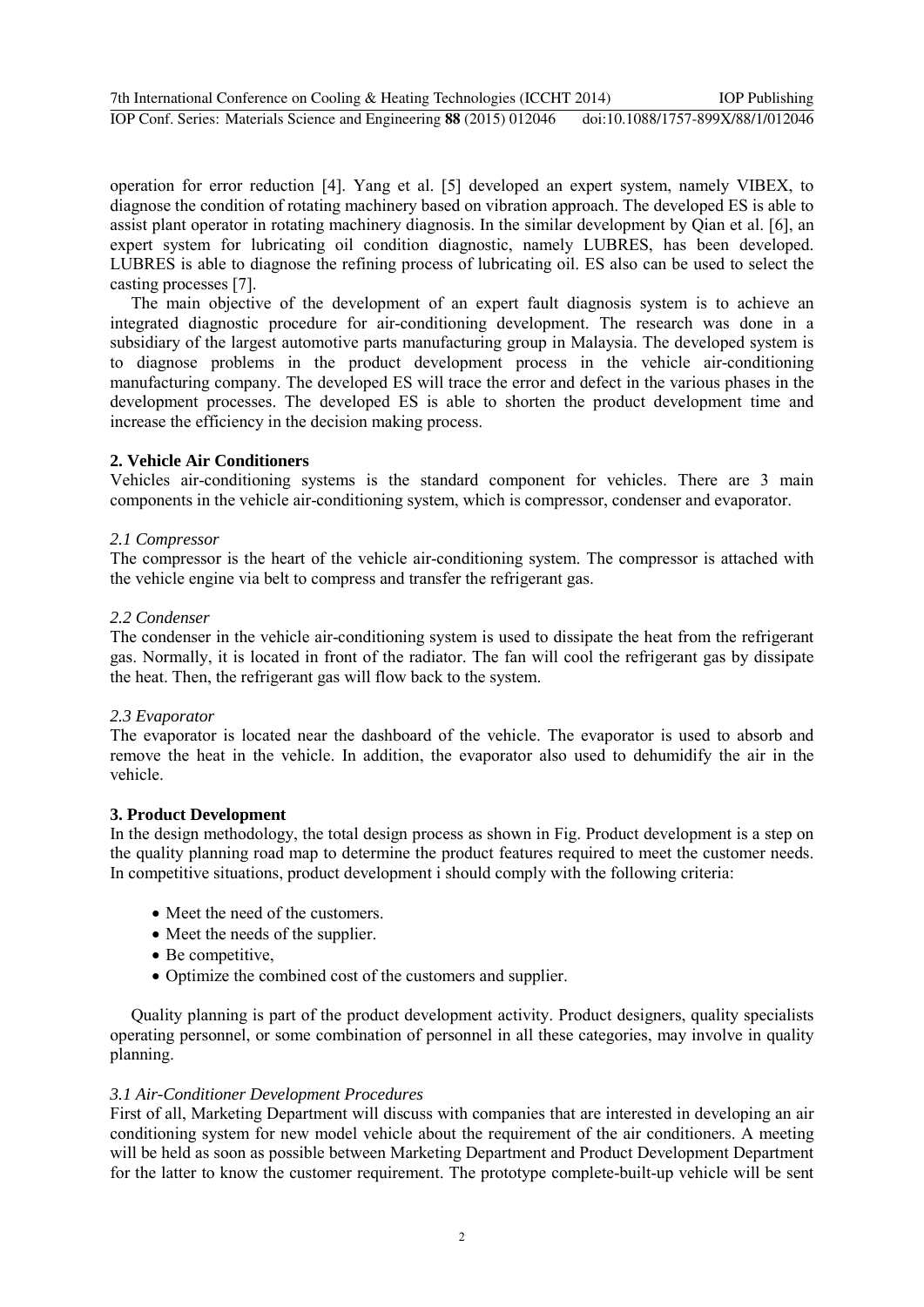for a certain period (normally one month) to allow Product Development Department to develop the air conditioning system for the vehicle. The air conditioners will be based on previous design or new design depending on the requirement. The vehicle may come in two types: i. complete original airconditioning system, and ii. without air conditioning system. The activity of Product Development Department is shown in Figure 1.

After the air conditioning system has been developed, a complete set of drawings for each newly developed component will be prepared. Then, the vehicle will send back to the customer for testing over the newly developed air conditioning system and evaluated the proposed air conditioning system, or change some components. The engineer will issue the specification for costing. After evaluation, customer will negotiate with the Marketing Department with the price of air-conditioner and decide whether to accept the proposed air conditioning system. After that, the engineer will prepare the installation manual for the proposed air conditioning system. Lastly, the final specification will issue and production will start by Production Department.



**Figure 1.** The activities of Product Development Department.

First of all, the Marketing Department will receive the inquiry from the customer for new product. Then the customer will send the original model, sample or drawing to Product Development Department. The executive will check whether the product drawings, specification or sample information sufficient or not. If not, PD department will collect more information from the customer.

Then, the model will be redesigned according to customer specification. The technical drawing for the model will be generated. Executive checks the drawing before it is approved by the manager.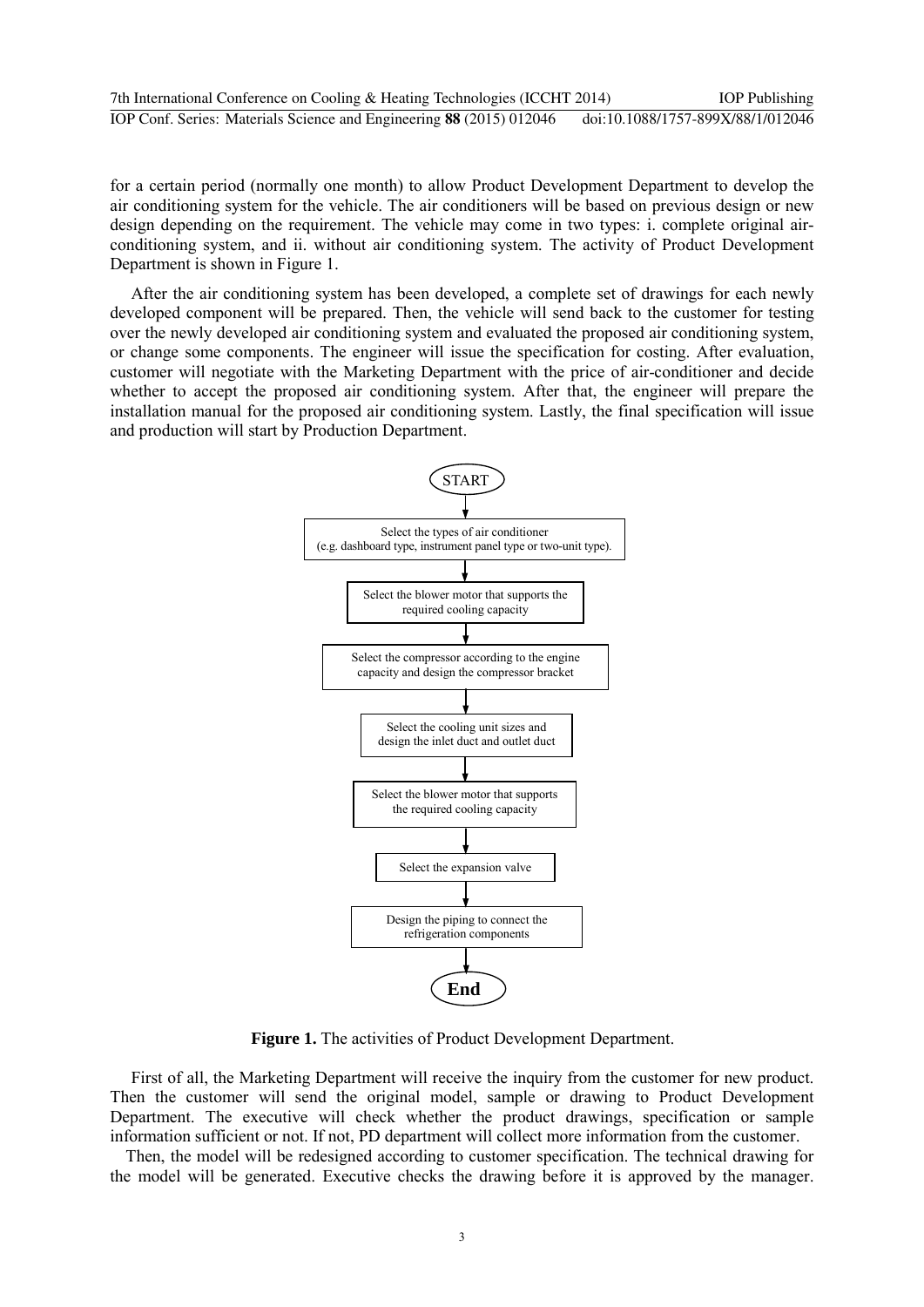Then, the process of generates the product development schedule & preliminary specification will be done. If the customer requires non-standard component, the component will be fabricated. If not, the sample core and piping will be made by Engineering Department. The sample will be checked by Quality Assurance Department according to the dimension in the drawing. If the sample is not in correct dimension, the checker will refer to the person who draws the drawing or executive for confirmation. If the sample is really not right condition, it has to be remake. Sample in good and right condition will be send to customer for approval. If the sample is not approved, the model will be redesign until the customer is satisfied with the sample. If the model still cannot be redesign, the order for this model will be rejected.

After the customer is satisfied and approved the sample, the final specification will be prepared and released. The Engineering Department will fabricate the jigs and fixtures according to the volume of the product. At last, the model is to be mass-produced.

#### **4. Overall Description of the Expert Fault Diagnosis System**

There are six development steps in the Rule Based Expert Fault Diagnosis System for Vehicle Airconditioner Production System such as knowledge acquisition module, determination of user interface, define the knowledge hierarchy, programming, validating and testing of the program. The expert knowledge is heuristic and difficult to gather. All information regarding the product development processes for the vehicle air-conditioners is compiled from the manager, senior engineers, technicians and operators. Figure 2 shows the framework of the proposed system.



**Figure 2.** The framework of the developed system.

The knowledge acquisition module is used to store the information about the product development processes. An inference engine will examine the knowledge module. Next, "if-then-rules" will be applied to select the suitable solutions of the problem. The inference engine interacts with knowledgebased in backward chain method to search for right solution. The user interacts with the system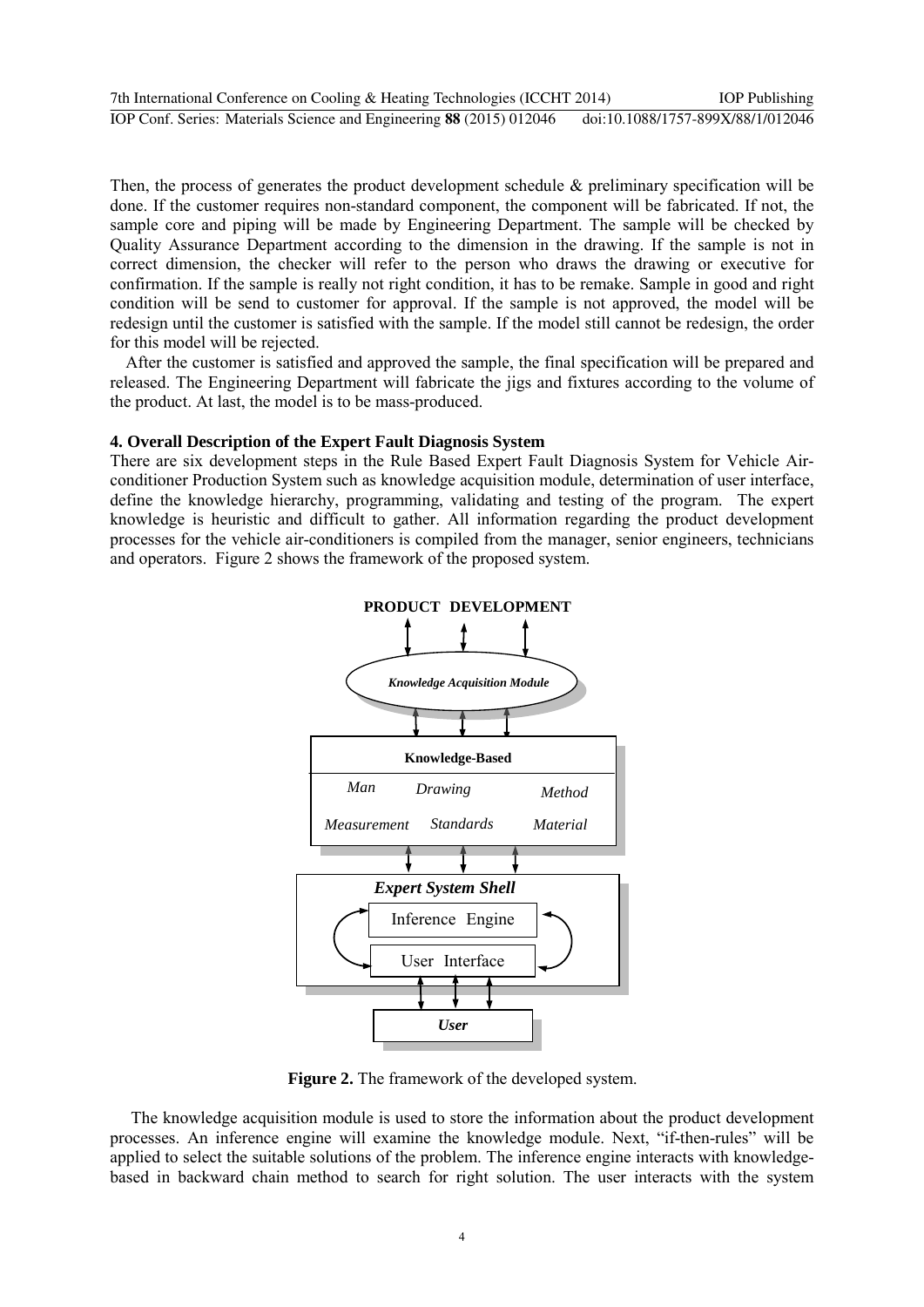through user interface as shown in Figure 3 and Figure 4. Figure 5 shows the object browser for original market in the system.

| <b>Fault Diagnosis: Product Development</b><br>Please select: |                          |  |  |
|---------------------------------------------------------------|--------------------------|--|--|
|                                                               |                          |  |  |
|                                                               | Original Market (OEM)    |  |  |
|                                                               | Replacement Market (REM) |  |  |
|                                                               | <b>Back</b>              |  |  |
|                                                               |                          |  |  |

**Figure 3.** The window of product development.

| 图 OEM                                                                                    |                |  |
|------------------------------------------------------------------------------------------|----------------|--|
| Original Market (OEM)                                                                    |                |  |
| Are product drawing, spec. or<br><b>Please select</b><br>sample information sufficient?  | Solution<br>No |  |
| <b>Please select</b><br>Schedule and Kit Component.                                      |                |  |
| Fitment of air-cond system on the<br><b>Please select</b><br>vehicle                     |                |  |
| <b>Please select</b><br>Peliminary specification, drawing<br>and test results            |                |  |
| Vechicle with air-cond system fittes<br><b>Please select</b><br>is returned to customer. |                |  |
| Final inspection preparation and<br><b>Please select</b><br>release                      |                |  |
| Jigs and fistures fabrication and<br><b>Please select</b><br>gauges.                     |                |  |
| <b>Back to Main</b><br><b>Reset</b>                                                      | Solution       |  |
|                                                                                          |                |  |

**Figure 4.** The fault diagnosis window for OEM of product development.



**Figure 5.** The object browser of the system.